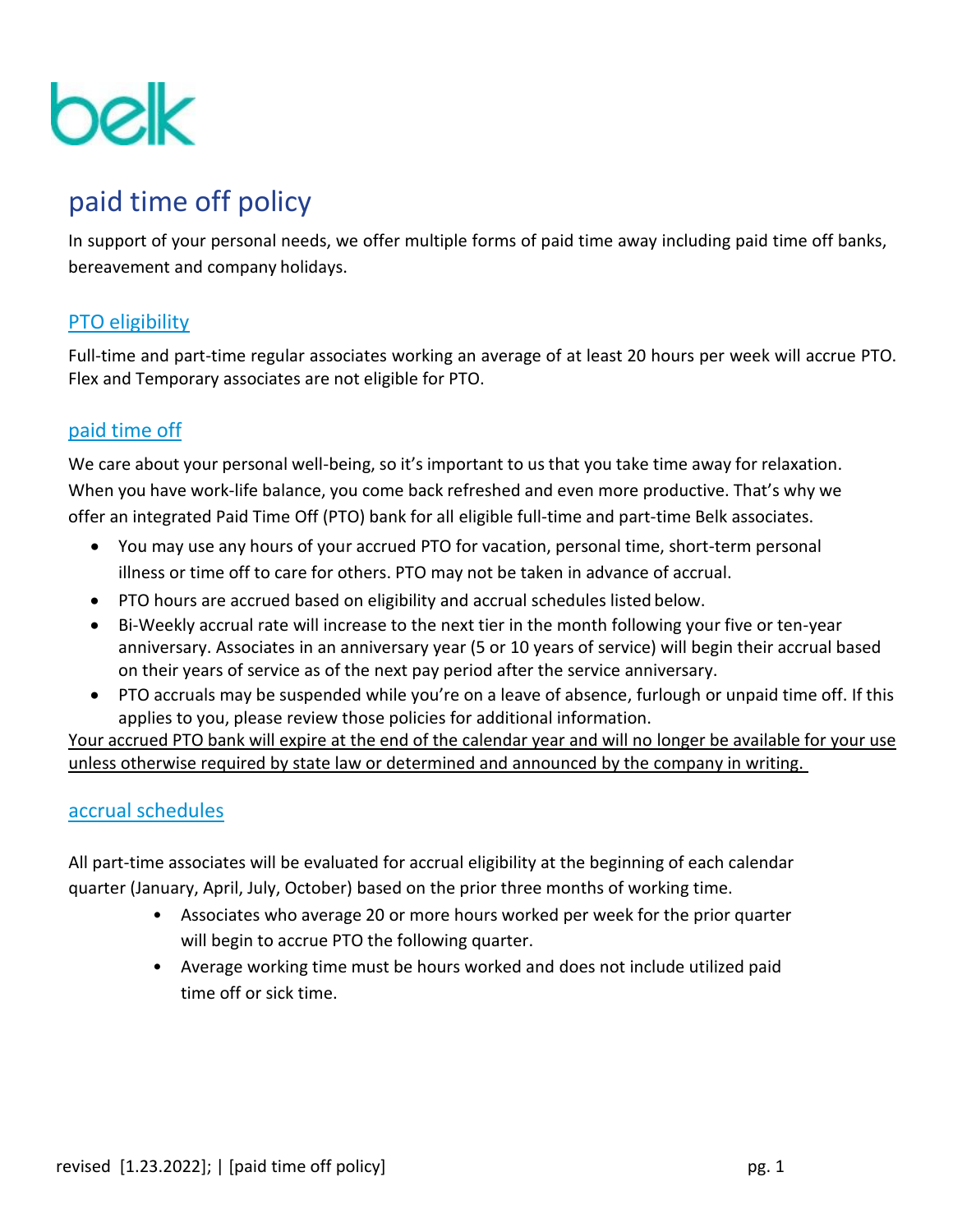

### **Full-time Accrual Schedule – Hours of PTO (annual accrual)**

| Years of Service | <b>Full-time Exempt</b><br>Associates | <b>Full-time Corporate</b><br>Non-Exempt<br>Associates | <b>Full-time Store and</b><br>DC/FC<br>Non-Exempt<br>Associates |
|------------------|---------------------------------------|--------------------------------------------------------|-----------------------------------------------------------------|
| Under 5 years    | 160 hours                             | 120 hours                                              | 112 hours                                                       |
|                  | (6.1538 bi-weekly)                    | (4.6154 bi-weekly)                                     | (4.3077 bi-weekly)                                              |
| Between 5 and 10 | 200 hours                             | 160 hours                                              | 152 hours                                                       |
| vears            | (7.6923 bi-weekly)                    | (6.1538 bi-weekly)                                     | (5.8462 bi-weekly)                                              |
| 10 or more years | 240 hours                             | 200 hours                                              | 192 hours                                                       |
|                  | (9.2308 bi-weekly)                    | (7.6923 bi-weekly)                                     | (7.3846 bi-weekly)                                              |

#### **Part-time Accrual Schedule – Hours of PTO (annual accrual)**

| Years of service       | Part-time associate<br>(20 hours or more worked<br>per week) |
|------------------------|--------------------------------------------------------------|
| Under 5 years          | 10 hours<br>(.3846 bi-weekly)                                |
| Between 5 and 10 years | 20 hours<br>(.7692 bi-weekly)                                |
| 10 or more years       | 30 hours<br>(1.1538 bi-weekly)                               |

#### new or rehired associates

- You'll have a prorated annual maximum accrual based on the bi-weekly accrual.
- Years of service are calculated from your most recent date of hire.

#### separation

 Accrued and unused Paid Time Off, Personal Holiday, Volunteer Hours or any other company issued time off grants or accrual are not paid out at the time of separation (voluntary or involuntary) unless required by state or local regulation.

#### using PTO

- PTO may be taken in hourly increments.
- PTO should be requested and pre-approved using the process required by your location or manager. Approval is subject to workload planning and business needs.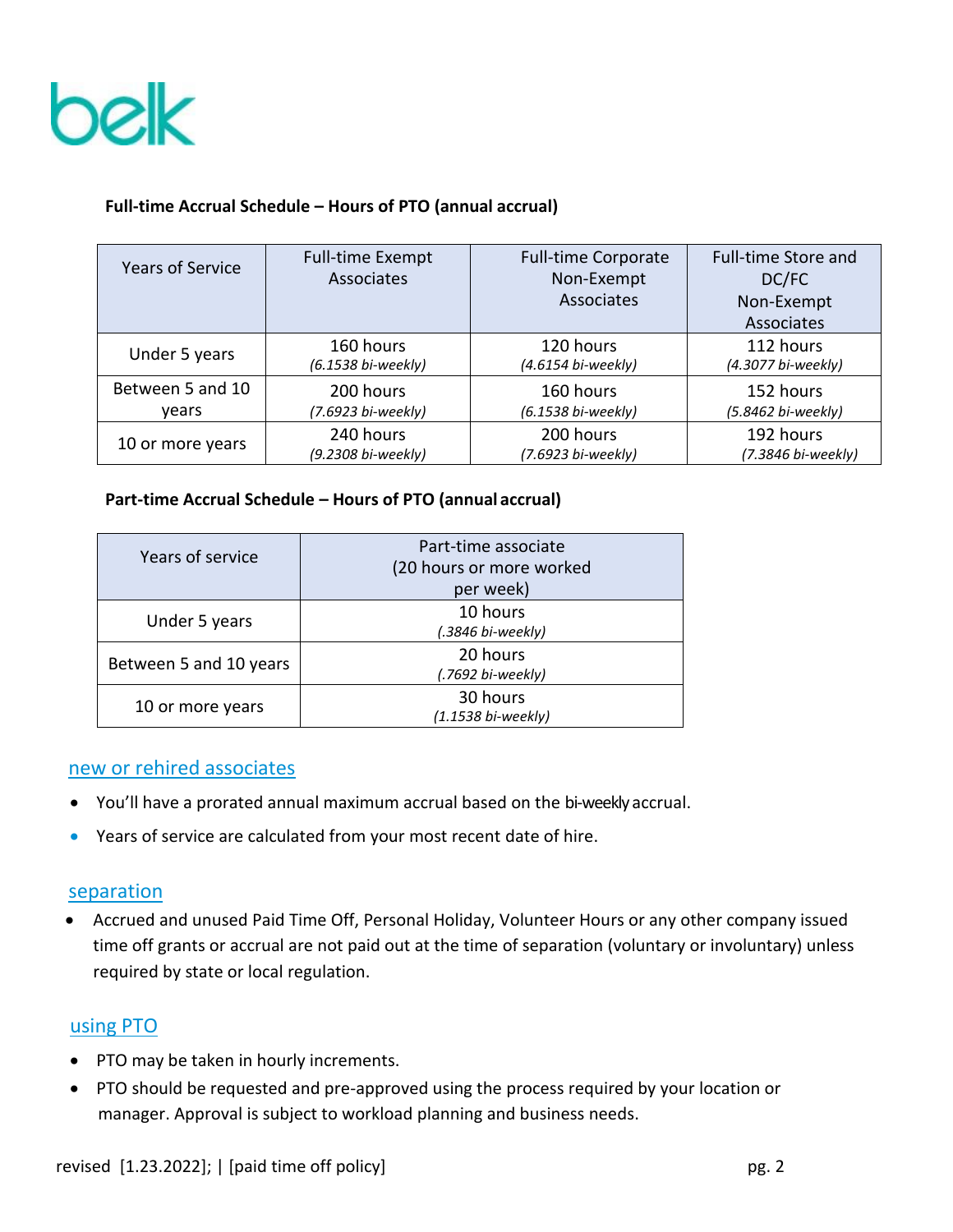

### seasonal blackout periods

- Blackout periods will be provided by each line of business annually.
- PTO or other forms of time off are restricted during seasonal blackout periods. These are limited time periods and necessary to ensure the success of the business.

### emergency or sudden illness

In case of emergency or sudden illness, you may use PTO without prior approval, but please keep the following in mind:

- It's required that you follow your location's emergency call-out procedures to notify your manager, HRassociate, or department timekeeper.
- If you're ill for five (5) or more consecutive days and are under the care of a doctor, contact HR Shared Services at 800-588-3700 to determine if a leave of absence is required. You may be able to use accrued PTO while on a leave of absence. Please refer to the Time Away from Work section of [www.mybelkbenefits.com f](http://www.mybelkbenefits.com/)or more information.

Repeated unplanned absences or abuse of the PTO policy impact the business and may result in disciplinary action up to and including termination.

#### company holidays

- All eligible associates receive paid holidays each year, unless on furlough.
- Holiday observances vary depending on your location. Please refer to the holiday schedule located under HR policies and procedures on The Hanger for your location.
- New Hires and newly eligible Associates: Personal days are prorated based on the calendar year quarter in which they are hired or become eligible.

## holiday pay eligibility

All associates are eligible to receive standard hours of pay for holidays if they:

- Worked their full last scheduled shift preceding the holiday,
- And worked their first full scheduled shift following the holiday. *The above is only waived in unavoidable circumstances including illness or when you've received advanced approval.*
- **Store, distribution, or fulfillment associate**  You're eligible for paid holidays after completing 26 consecutive weeks as a full-time associate, working a regular schedule of 30 or more hours aweek.
- **Corporate full-time associate**  You're eligible for paid holidays at the time of hire.
- **On Leave of Absence or furlough** You're not eligible for paid holidays.
- **Non-exempt associate**  If you worked on special duty during a designated holiday at the company's request, you'll receive pay at time-and-a-half your regular base pay plus the holiday pay.

revised [1.23.2022]; | [paid time off policy] pg. 3